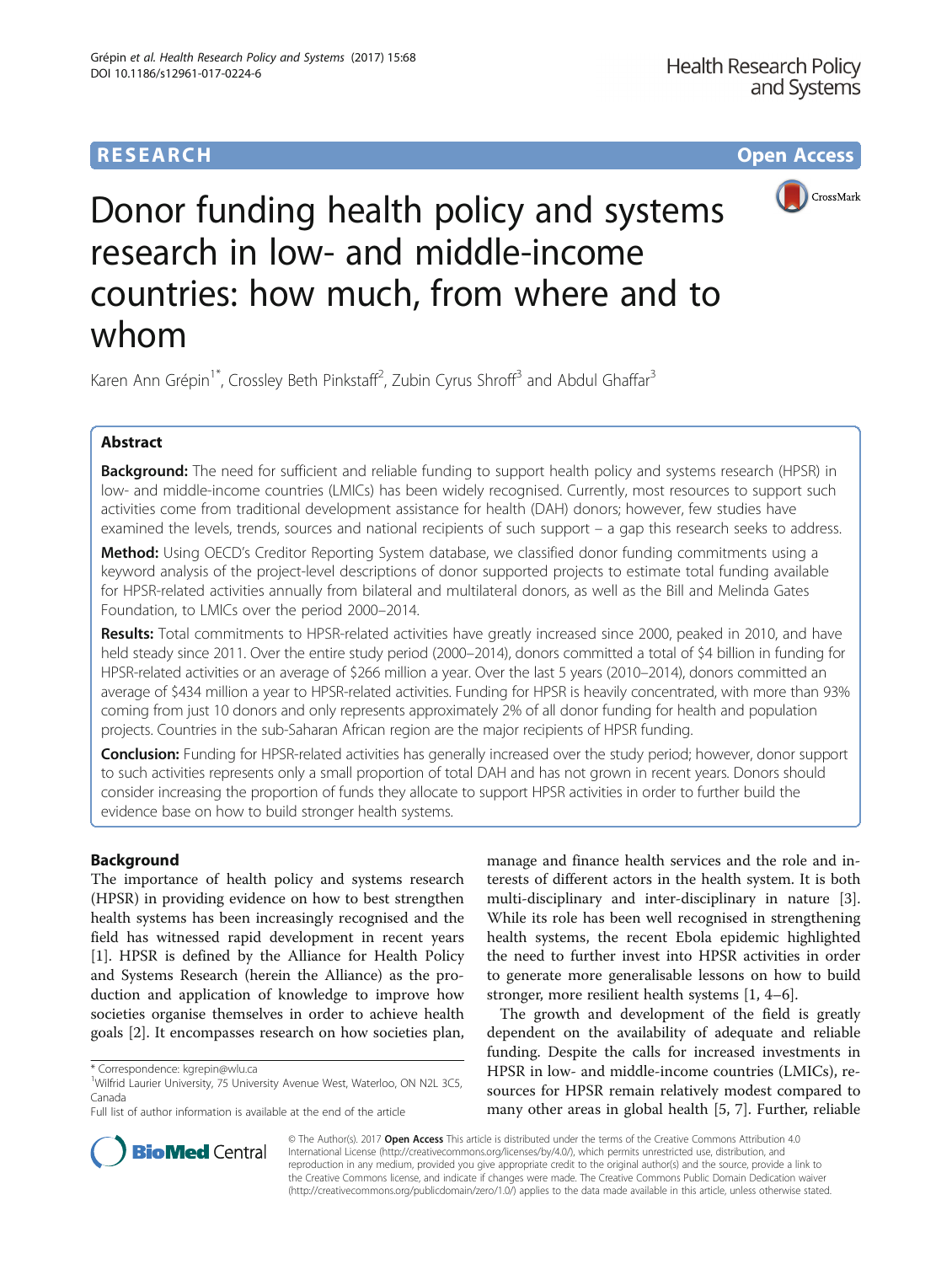and accessible information on funding for HPSR globally is limited. Quantifying financial resources for HPSR is challenging because HPSR covers a broad set of issues and activities, many of which are only components of larger projects. Previous studies have confirmed that international donors of development assistance for health (DAH) are the major source of financial support to HPSR, but few donors break down funding for specific activities in their financial statements, making it difficult to parse out resources allocated specifically for HPSR [[8\]](#page-7-0). In addition, the landscape of health donors has expanded in recent years, for whom comparable data on funding flows may not be available [[9](#page-7-0)].

Tracking and understanding fund flows to support HPSR activities is critical both to inform decisionmakers and to serve as the basis for future advocacy efforts. To our knowledge, this is the first comprehensive study of this topic. To date, there have been only a few studies tracking the funding for HPSR, all of which have employed surveys of institutions and actors involved in HPSR in LMICs [[8, 10](#page-7-0), [11](#page-7-0)]. Based on an extrapolation from a survey of HPSR generating institutions in LMICs, Gonzalez-Block and Mills [\[10](#page-7-0)] estimated annual funding for HPSR relevant to LMICs to be approximately \$58 million. In a follow-up survey using a similar methodology, Bennett et al. [\[8](#page-7-0)] found that funding for HPSR had not grown based on a survey of HPSR funding agencies. More recently, Adam et al. [\[7](#page-7-0)] conducted another follow-up survey and found only modest growth in funding for HPSR in LMICs. All of these previous studies are limited by the sample of respondents, which raises questions about the representativeness of the data.

This paper builds on previous studies by conducting a systematic keyword content analysis of the descriptions of aid projects funded by bilateral and multilateral donors as well as the Bill and Melinda Gates Foundation (BMGF) over the period 2000–2014. A similar methodology has been used to characterise DAH into broad health focus areas, such as HIV/AIDS, health sector support and non-communicable diseases [[12](#page-7-0), [13](#page-7-0)]. The remainder of this paper is divided into three sections. We begin with a description of methods and data used for the study. Next, we report our findings and, finally, we discuss the implications of these findings for the field and draw overall conclusions.

## Methods

There are two main challenges to estimating funding for HPSR activities. The first is to identify projects encompassing HPSR activities from the universe of projects contained in aid databases. The second challenge arises from the fact that HPSR activities are frequently only one component of larger, often multi-sector or multicomponent projects. We developed a multi-step methodology to address each of these concerns.

The primary source of data for this study was the Creditor Reporting System (CRS) database, which is the most widely used aid database and which is maintained by the Organization for Economic Co-operation and Development (OECD) [\[14\]](#page-7-0). The CRS aggregates annual transaction-level data on official development assistance projects supported by bilateral aid agencies from 29 countries and multilateral donors, including the World Bank, Global Alliance for Vaccines and Immunization (GAVI), and the Global Fund to Fight AIDS, Tuberculosis and Malaria (GFATM). Since 2009, the CRS also includes data from grants from the BMGF. Additional file [1](#page-6-0): Table S1 provides a list of donors included in the CRS database. At the time of writing of this manuscript, 2014 was the most recent year for which there was complete CRS data available.

Projects in the CRS database are categorised into programmatic areas represented by sector codes. For this study, we used data from CRS sector codes 120 (health), 130 (population and reproductive health including HIV) and 160.64 (social mitigation of HIV). This approach, which has been used widely by others to define healthrelated aid, allows us to capture all aid that has a primary intent to improve health and population outcomes [[12, 14](#page-7-0), [15](#page-7-0)]. In addition to the sector codes, the CRS data also includes a project title, a short description and a longer description for each project, which usually contains descriptive information reported by the donor.

Each record in the CRS also includes reported annual commitments and disbursements. A commitment as a firm written obligation by a government or official agency, to provide resources of a specified amount under specified financial terms and conditions. A disbursement is the actual payment made against a previous commitment. We tracked commitments rather than disbursements because there are many factors that contribute to delays between commitments and disbursements, many of which are unrelated to donors themselves. Additionally, we feel that commitments better reflect donor priorities [\[16](#page-7-0)]. Other research has shown that, over the study time period, actual disbursements track well with commitments and disbursements rates for health projects has been quite high [\[17](#page-7-0)]. All data are reported in current 2014 US dollars.

In addition to the CRS, we also had access to data on core funding to the Alliance for HPSR activities from three current core donors. While we do not include this data in our overall trends analysis, we do include these amounts to our estimates of total support by specific donors for HPSR from 2000 to 2014.

#### Content analysis

The next step was to identify projects containing HPSR activities. To do this, we developed a method to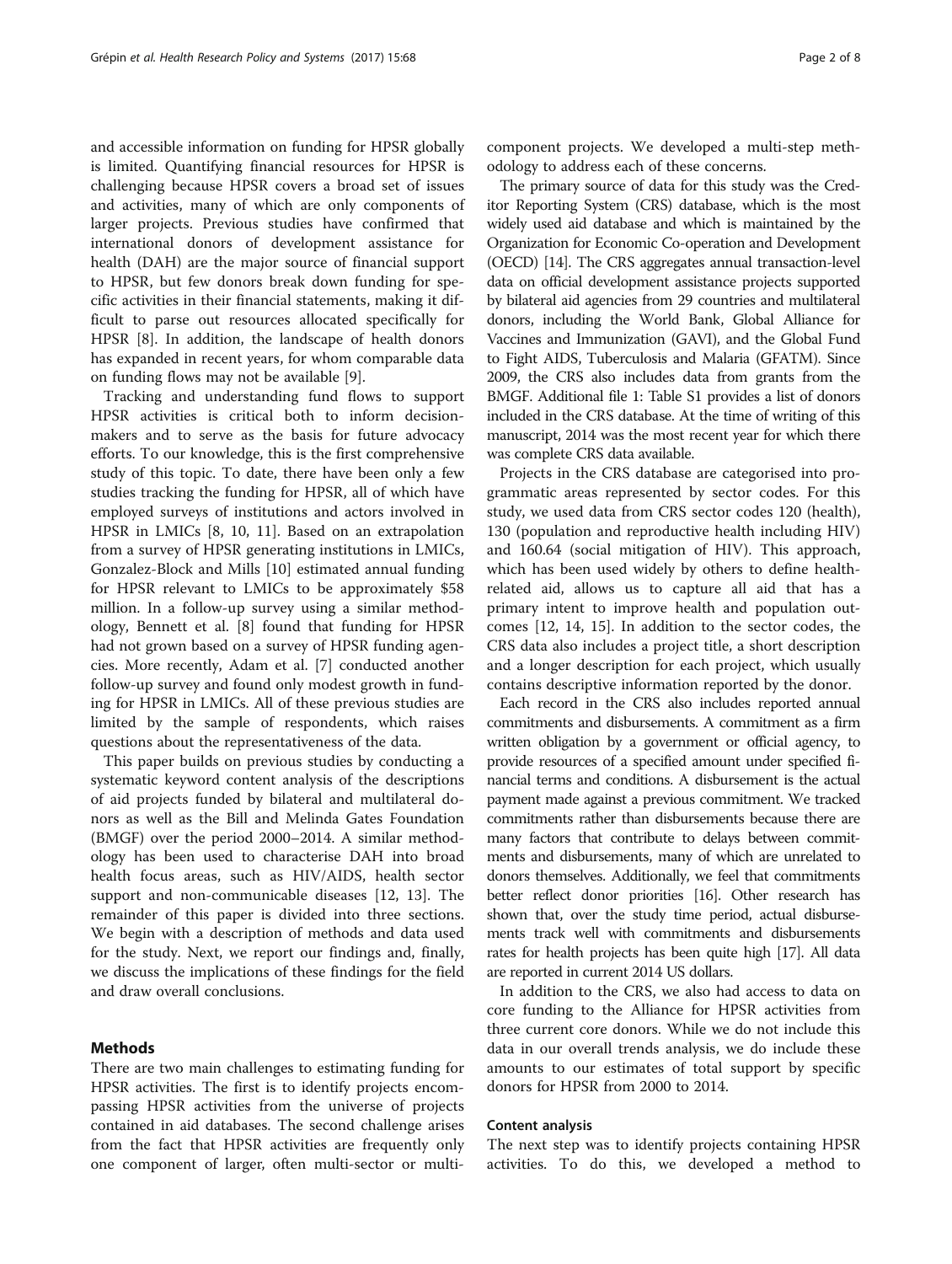systematically categorise projects in the CRS database based on keywords in titles and descriptions of individual projects. Given that the Alliance has published extensively on the topic of HPSR, we used all flagship reports and manuals that were available in mid-2014 and available in English, French or Spanish (Additional file [2:](#page-6-0) Table S2), and used these documents to generate a list of HPSR keywords using an online application to identify the most frequent words and word combinations (word combinations could have a maximum of three non-article words). All words and word combinations with at least 10 mentions in any of the above referenced publications were then further analysed by the authors to exclude all word combinations that were not specific to HPSR activities. The final keyword list was then split into words that were specific to health policy and health system (HPHS) activities and those related to research activities (Additional file [3:](#page-6-0) Table S3). Using a pythonbased search algorithm, we then searched the project titles, short descriptions and long descriptions for all of the projects in the CRS database that contained both a HPHS and a research keyword, which were categorised as HPSR projects. For the purposes of also identifying donor support of overall HPHS activities, we also report on all projects that contained at least one HPHS keyword, regardless of whether it also contained a research keyword.

We also examined the content of projects that did not include any HPHS keywords (roughly 44% of all health projects) to ensure that relevant projects in the dataset were not accidentally excluded from funding estimates. When relevant projects were identified, we added additional keywords to our HPHS and HPSR keyword lists to ensure that they were not missed in repeated searches. Additionally, we noticed a number of multisector projects in the dataset that included funding for activities outside the health sector. We used a set of flag words for a number of topic areas ("immigration", "development policy", "poverty reduction", "nutrition", "sanitation") to identify specific multi-sector projects such as World Bank poverty reduction support credits and structural adjustment credits. We reviewed project descriptions that contained flag words and adjusted donor commitments to these projects according to the percentage of funding allocated specifically to health using donor documentation.

### In-depth review

To verify that the identified HPSR projects were in fact capturing HPSR funding, the next step was to carry out an additional in-depth analysis for a subset of projects, including projects with the largest financial commitments from large multilateral donors (International Bank for Reconstruction and Development (IBRD), International

Development Association (IDA), GAVI, GFATM) as well as the four projects with the largest financial commitments within each CRS subsector. For these projects, we searched individual donor reports, donor financial documents and funding strategy papers, and used the detailed reports to validate whether our identified projects did in fact contain significant HPSR activities.

Through our in-depth review, we found that HPHS and HPSR activities were frequent components of larger multi-sector projects or that the research component represented a portion of the total health project. This was especially the case for projects funded by multilateral agencies. Therefore, using the detailed reports, we developed a set of assumptions for a subset of donors (IDA, IBRD, GFATM, GAVI, USAID, Australian Agency for International Development, Department for International Development, and Canadian International Development Agency) to more accurately estimate the fraction of total funding for each project specifically allocated to HPSR activities. Additional file [4:](#page-6-0) Table S4 summarises the assumptions applied and methods used for each donor. All estimates of funding for HPHS and HPSR provided below reflect these donor-specific assumptions and should be interpreted as funding in support of HPSR-related activities.

## Results

Table [1](#page-3-0) summarises aggregate funding about projects in the CRS database. Of the 332,952 Health and Population ('health') projects identified in the CRS database from 2000 to 2014, 186,681 projects (56% of all health projects) contained keywords relevant to HPHS activities, among which 69,187 projects (21% of all health projects) also included at least one research keyword and were thus classified as HPSR projects. Over the period 2000–2014, donor commitments to the health and population sectors exceeded \$246 billion. Sixteen percent (\$39.8 billion) of total commitments went to projects that included health policy and health systems keywords but only 2% of total commitments (\$4 billion) were directed to HPSR-related activities.

Table [2](#page-4-0) summarises the top donors to HPSR-related activities. There was a very high level of concentration among donors with most of the aid for HPSR coming from just a handful of donors – the United States and the Global Fund alone accounted for approximately half of all funding to support HPSR activities. The top 10 donors (United States, Global Fund, BMGF, IBRD, IDA, Canada, United Kingdom, Norway, Australia and France) accounted for 93% of total commitments to HPSR projects from 2000 to 2014.

Figure [1](#page-5-0) graphs the trends in HPSR funding. Total health and population funding and HPHS funding are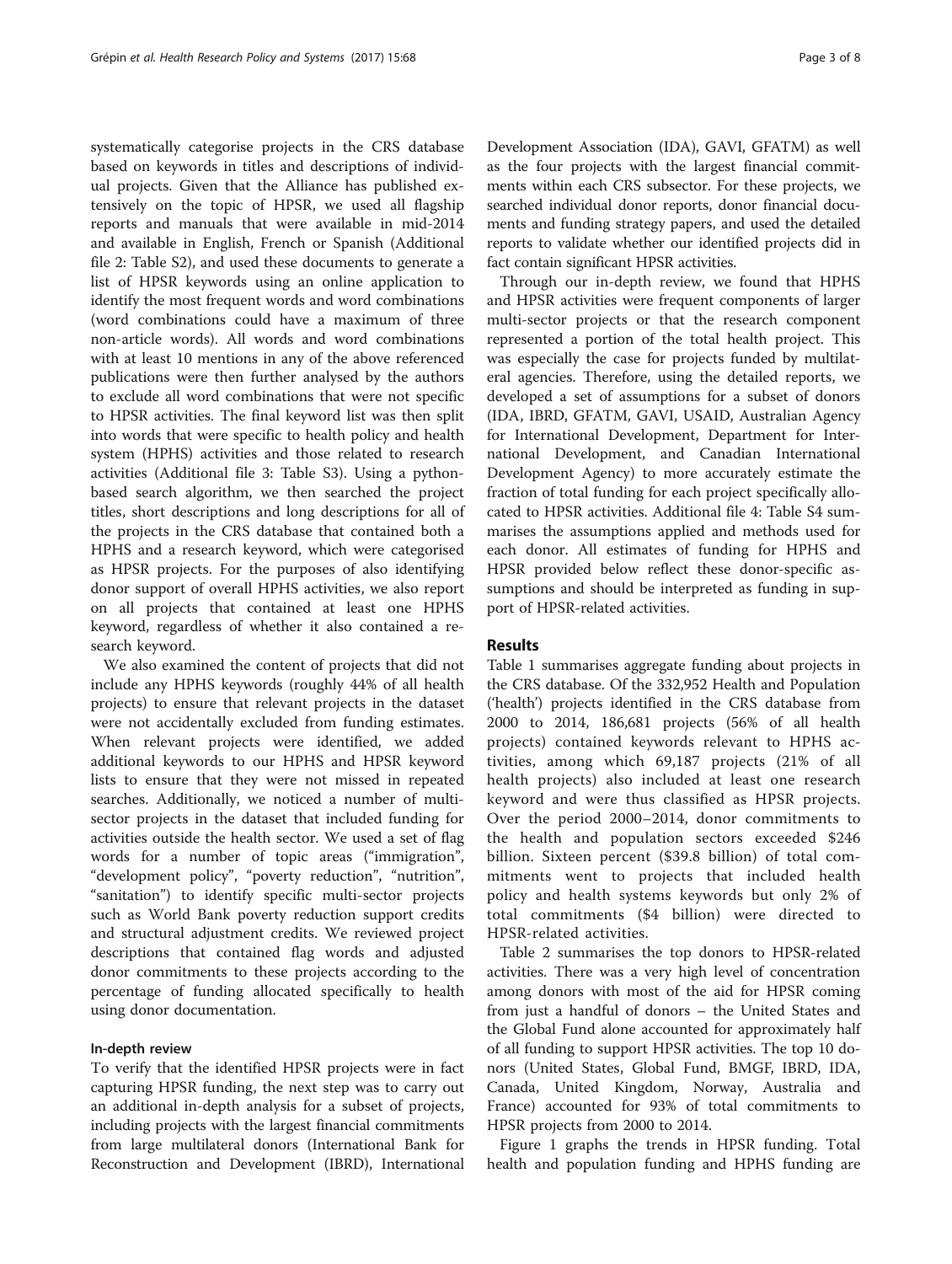| Year                              | Number of projects                                    |             |             | Value of projects (in 2014 \$M USD) |             |             |
|-----------------------------------|-------------------------------------------------------|-------------|-------------|-------------------------------------|-------------|-------------|
|                                   | Health                                                | <b>HPHS</b> | <b>HPSR</b> | Health                              | <b>HPHS</b> | <b>HPSR</b> |
| 2000                              | 6483                                                  | 3458        | 1088        | 5083.72                             | 882.11      | 75.66       |
| 2001                              | 10,814                                                | 5479        | 2184        | 5413.94                             | 939.58      | 113.39      |
| 2002                              | 10,962                                                | 5329        | 2458        | 5929.01                             | 796.09      | 79.39       |
| 2003                              | 14,452                                                | 6810        | 2534        | 9624.01                             | 1388.96     | 132.97      |
| 2004                              | 13,727                                                | 6617        | 1930        | 9346.93                             | 1228.97     | 100.54      |
| 2005                              | 16,842                                                | 7401        | 2409        | 11840.82                            | 1764.99     | 156.83      |
| 2006                              | 20,799                                                | 8798        | 3220        | 15407.86                            | 2142.77     | 242.79      |
| 2007                              | 23,764                                                | 13,014      | 3604        | 17055.26                            | 2624.21     | 169.16      |
| 2008                              | 25,133                                                | 13,876      | 4292        | 19971.02                            | 3112.20     | 251.38      |
| 2009                              | 32,135                                                | 19,496      | 6485        | 23677.78                            | 4206.18     | 504.44      |
| 2010                              | 30,990                                                | 18,783      | 8096        | 23638.56                            | 3812.31     | 540.51      |
| 2011                              | 32,048                                                | 20,129      | 8380        | 23038.13                            | 3590.27     | 392.88      |
| 2012                              | 31,101                                                | 17,316      | 7389        | 23218.18                            | 3861.19     | 384.77      |
| 2013                              | 31,270                                                | 19,906      | 6799        | 26903.25                            | 4545.31     | 440.03      |
| 2014                              | 32,432                                                | 20,269      | 8319        | 25864.86                            | 4895.30     | 410.58      |
| Total                             | 332,952                                               | 186,681     | 69,187      | \$246,013                           | \$39.790    | \$3995      |
| % of all health                   | 100%                                                  | 56%         | 21%         | 100%                                | 16%         | 2%          |
| Source: Creditor Reporting System |                                                       |             |             |                                     |             |             |
|                                   | Average funding per project per year                  |             |             | \$738,885                           | \$213,147   | \$57,747    |
|                                   | Average funding per year, in 2014 \$M USD (2000-2014) |             |             | \$16,401                            | \$2653      | \$266       |
|                                   | Average funding per year, in 2014 \$M USD (2010-2014) |             |             | \$24,533                            | \$4141      | \$434       |

<span id="page-3-0"></span>Table 1 Number and value of projects for health, health policy and health systems (HPHS), and health policy and system research (HPSR)

charted using the left-hand axis, while HPSR funding uses the right-hand axis. While there were steady increases in both total health aid and all HPHS aid from 2000 to 2014, aid for HPSR was more variable. Total HPSR funding was less than \$100 million a year in 2000, peaked at about \$540 million in 2010, and then remained at approximately \$400 million a year through 2014.

Figure [2](#page-5-0) disaggregates commitments for HPSR according to donor type. We show data for the BMGF only post-2009, the year they began reporting to the CRS. Until 2008, bilateral and multilateral donors provided approximately the same amount of aid for HPSR. In 2009, there was a large jump in funding from multilateral donors. This jump was due to increased aid from the IBRD in response to the economic crisis and then declined substantially (over 50%) until 2012, when it began to increase again. This increase in financial support by the IBRD has also been documented elsewhere [[18](#page-7-0)]. After 2010, bilateral donors become the largest donors of funding for HPSR.

Figure [3](#page-6-0) summarises patterns in the regional allocations of funding for HPSR-related activities. Countries in sub-Saharan Africa received the largest share of aid for HPSR, or roughly half of all HPSR in later years. Funding for this region doubled between 2008 and 2009. Latin American countries also demonstrated dramatic increases in funding in 2010, which corresponded to the global economic crisis. All other regions demonstrated relatively stable aid flows.

## **Discussion**

Using the CRS database, we tracked donor resources in support of HPSR-related activities in LMICs. We found donors committed almost \$4 billion to these projects from 2000 to 2014 or, on average, \$266 million a year over the entire period. More recently, donors committed, on average, \$434 million a year from 2010 to 2014. However, these figures represented only approximately 2% of total donor support to health and population programmes over the entire study period. Further, while there was a gradual increase in funding over the entire study period, new funding commitments have been relatively flat since 2011. Aggregate figures also mask the important shifts in funding from bilateral to multilateral donors and across recipient country regions during the study period.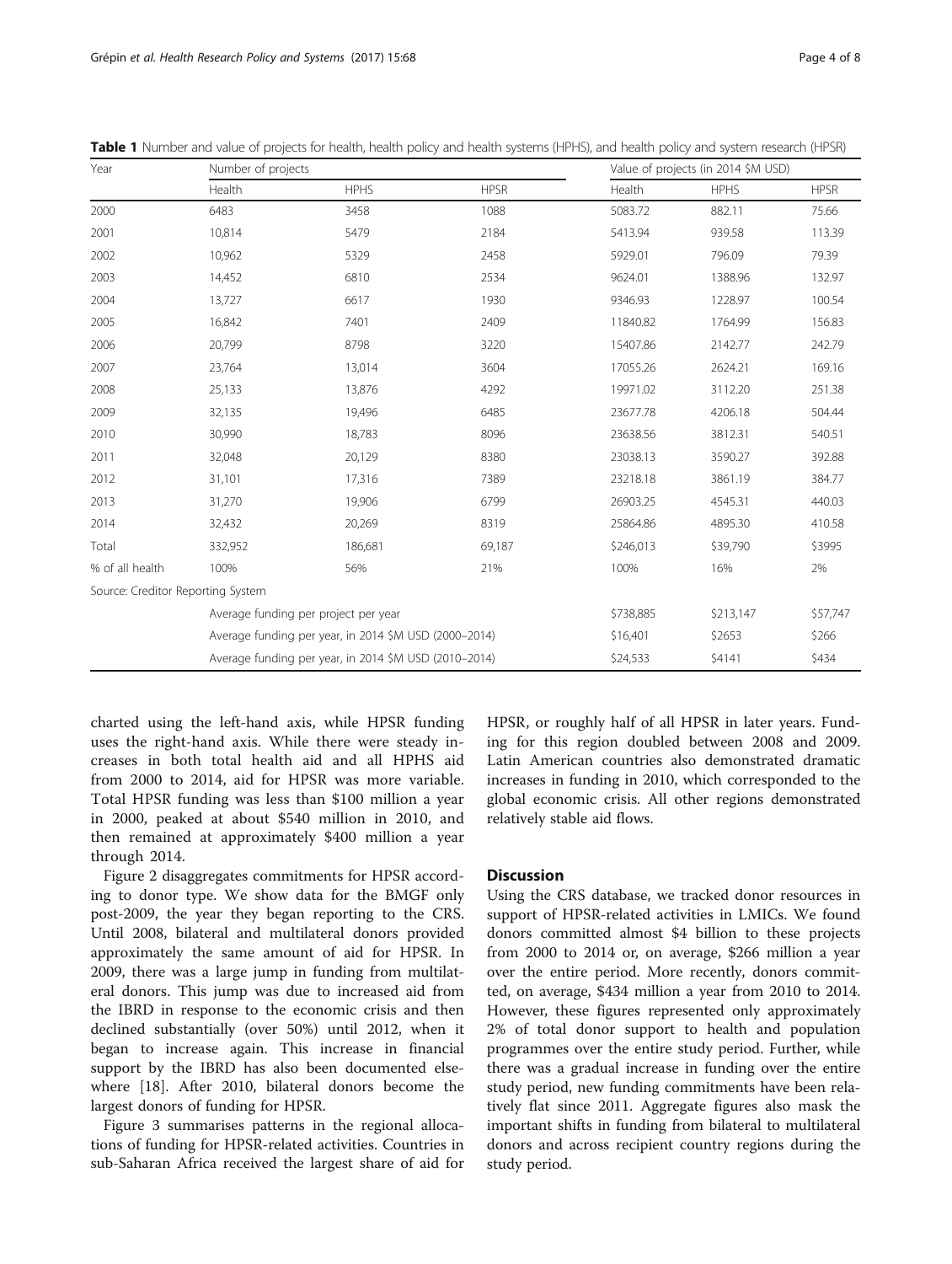| Donor                                                       | Total commitments to<br>health (2014 \$M USD) | Total commitments to<br>HPSR (2014 \$M USD) |  |
|-------------------------------------------------------------|-----------------------------------------------|---------------------------------------------|--|
| <b>United States</b>                                        | 72,438.7                                      | 1262.6                                      |  |
| Global Fund                                                 | 29,317.9                                      | 574.9                                       |  |
| Bill & Melinda Gates<br>Foundation                          | 10,357.7                                      | 491.7                                       |  |
| International Bank for<br>Reconstruction and<br>Development | 13,095.1                                      | 466.1                                       |  |
| International<br>Development Association                    | 15,736.3                                      | 428.2                                       |  |
| Canada                                                      | 6327.8                                        | 214.9                                       |  |
| United Kingdom <sup>a</sup>                                 | 15,180.9                                      | 123.2                                       |  |
| Norway <sup>a</sup>                                         | 3577.4                                        | 110.2                                       |  |
| Australia                                                   | 3956.5                                        | 39.4                                        |  |
| France                                                      | 4038.2                                        | 37.3                                        |  |
| Sweden <sup>a</sup>                                         | 2853.3                                        | 32.1                                        |  |
| <b>UNFPA</b>                                                | 3951.5                                        | 28.5                                        |  |
| Inter-American<br>Development Bank                          | 4319.9                                        | 25.2                                        |  |
| <b>EU</b> Institutions                                      | 8192.3                                        | 22.8                                        |  |
| <b>UNAIDS</b>                                               | 2482.8                                        | 22.7                                        |  |
| Ireland                                                     | 1614.6                                        | 17.4                                        |  |
| Global Alliance for<br>Vaccines and Immunization            | 7521.2                                        | 17.4                                        |  |
| Islamic Development<br>Bank                                 | 1815.5                                        | 17.2                                        |  |
| Germany                                                     | 5729.9                                        | 16.4                                        |  |
| Belgium                                                     | 2138.8                                        | 16.1                                        |  |
| Total, top 10 donors                                        | 174,026.4                                     | 3748.5                                      |  |
| Total, all donors                                           | 246,013.3                                     | 3995.3                                      |  |
| % top 10 donors/all<br>donors                               | 71%                                           | 94%                                         |  |

<span id="page-4-0"></span>Table 2 Top donors of health policy and systems research (HPSR) funding, 2000–2014

<sup>a</sup>Estimates for these three donors also include core contributions made to the Alliance in support of HPSR activities

Our analysis also highlights the extent of donor concentration that exists in HPSR funding. We found that, while most major DAH donors contributed funding to HPSR projects, 93% of this funding came from just 10 donors. The various agencies of the United States government and the Global Fund alone accounted for approximately half of all funding for HPSR funding. This finding suggests that HPSR has a relatively narrow funding base and may be vulnerable should the priorities of key donors shift from HPSR in the future.

The largest share of funding for HPSR is committed to countries in sub-Saharan Africa, which is appropriate given the region's burden of disease as well as the

difficulty that very low-income countries potentially have in raising domestic resources for HPSR. In the interest of sustainability and increased national ownership of HPSR, it is important to ensure that at least some of this funding is used to strengthen national researcher capacity as well as sensitise decision-makers to the potential of HPSR to inform improved national policy. Our analysis did not allow an assessment on how these resources were being spent within countries.

Finally, while funding for HPSR-related activities has increased, it is important to view this in perspective of the quantum of funding available for health research. In 2014, the National Institutes of Health in the United States of America, invested close to \$30 billion in medical research, an amount close to 70 times our estimate for HPSR funding in that same year [\[19\]](#page-7-0). Given the central role that HPSR has in enabling the strengthening of health systems and improving health, donors should consider increasing the share of aid allocated to HPSR activities and there is a need to diversify the funding base for HPSR-related activities.

There are some limitations to our study. First, we only tracked funding provided by traditional global health donors that report their aid activities to the CRS. Not all donor activities are reported, although previous research does suggest that the majority of financial support for HPSR activities does come from traditional aid donors. However, as middle-income countries increasingly support HPSR through their domestic resources and have even emerged as donors in some instances [[20\]](#page-7-0), it is important that these new funding sources are reflected in standardised databases such as the CRS. We also limited ourselves to projects with CRS sector codes for health and population, but it is possible that other projects not identified in this way may also support HPSR activities.

Second, using our approach, we can only identify projects that have HPSR activities in the titles or long descriptions and we cannot determine the fraction of the total resources in a project that are actually spent on research activities. Our secondary in-depth analysis of donor documents was designed to try to better account for this, but it is based on a set of donorspecific assumptions. Third, while most projects provide a short description in English, not all documents are reported in English. We were able to translate some of the keywords into French and Spanish and include these in our keyword searches; however, funding from donors who report in other languages may be underreported.

Fourth, we have tracked commitments, a measure which we believe better represents the intent of donors compared to disbursements, but it does lead to greater fluctuations in the data year to year, in particular if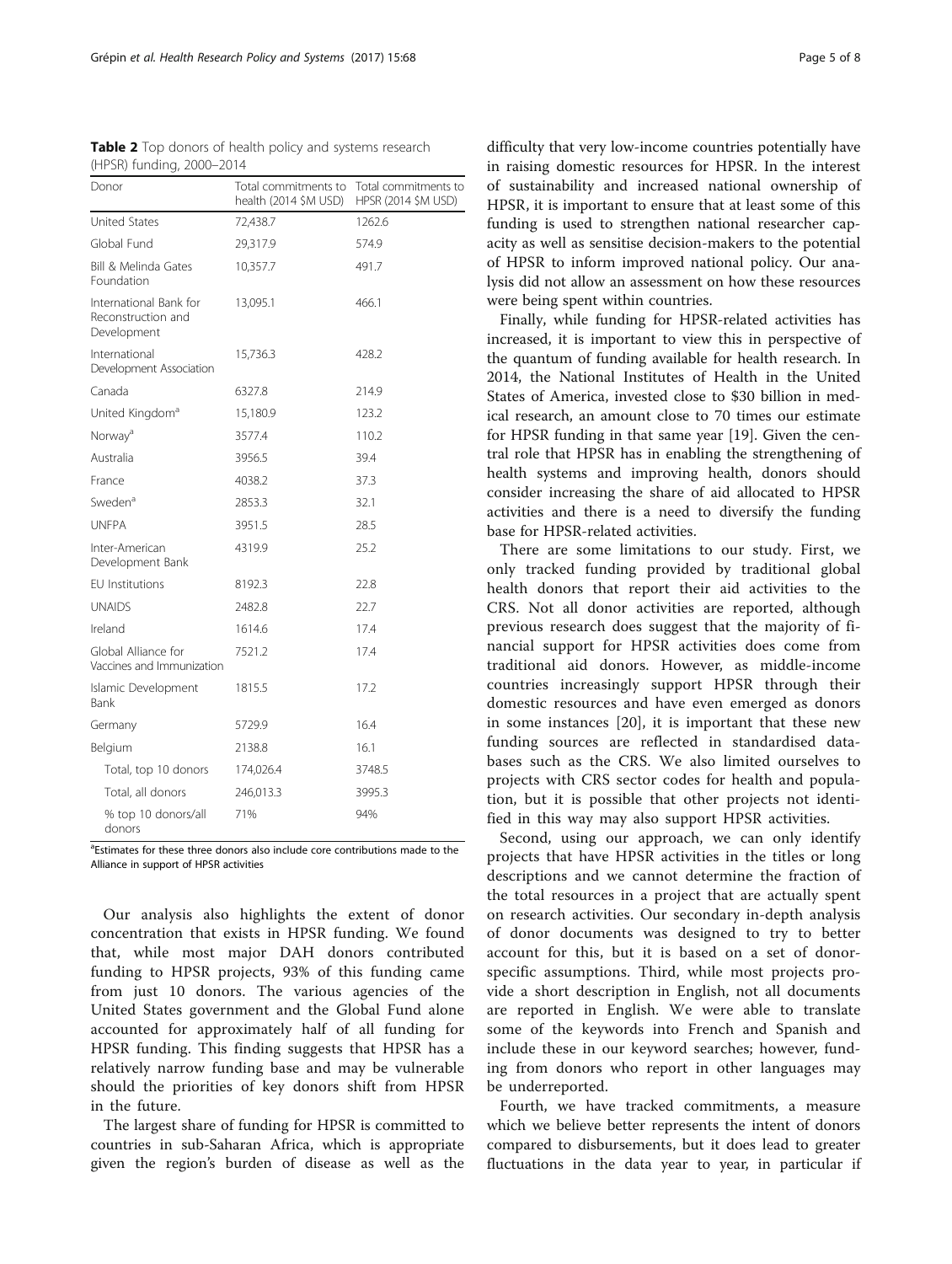<span id="page-5-0"></span>

multiyear grants are announced in a given year. In addition, since not all commitments are fully disbursed to countries, this also may represent an overestimate of funding for HPSR-related activities. Finally, our research method relies heavily on the existence of specific keywords to identify HPSR activities and on the fact that all donors would use these terms to report their aid activities. Efforts are needed to standardise terminologies around HPSR, an area where the Alliance could play a convening role, bringing together donors and those who maintain aid databases to better understand and harmonise donor-reporting mechanisms.

## Conclusions

There is a growing consensus that strong, responsive and resilient health systems are key to health improvements globally and that HPSR can greatly help to build such systems. While there have been significant increases in donor support to HPSRrelated activities since the early 2000s, funding levels have been relatively stagnant over the past few years, they are heavily concentrated among a few donors, and only represent a small fraction of total development assistance for health. Continuing to grow the evidence base on how to build and sustain these

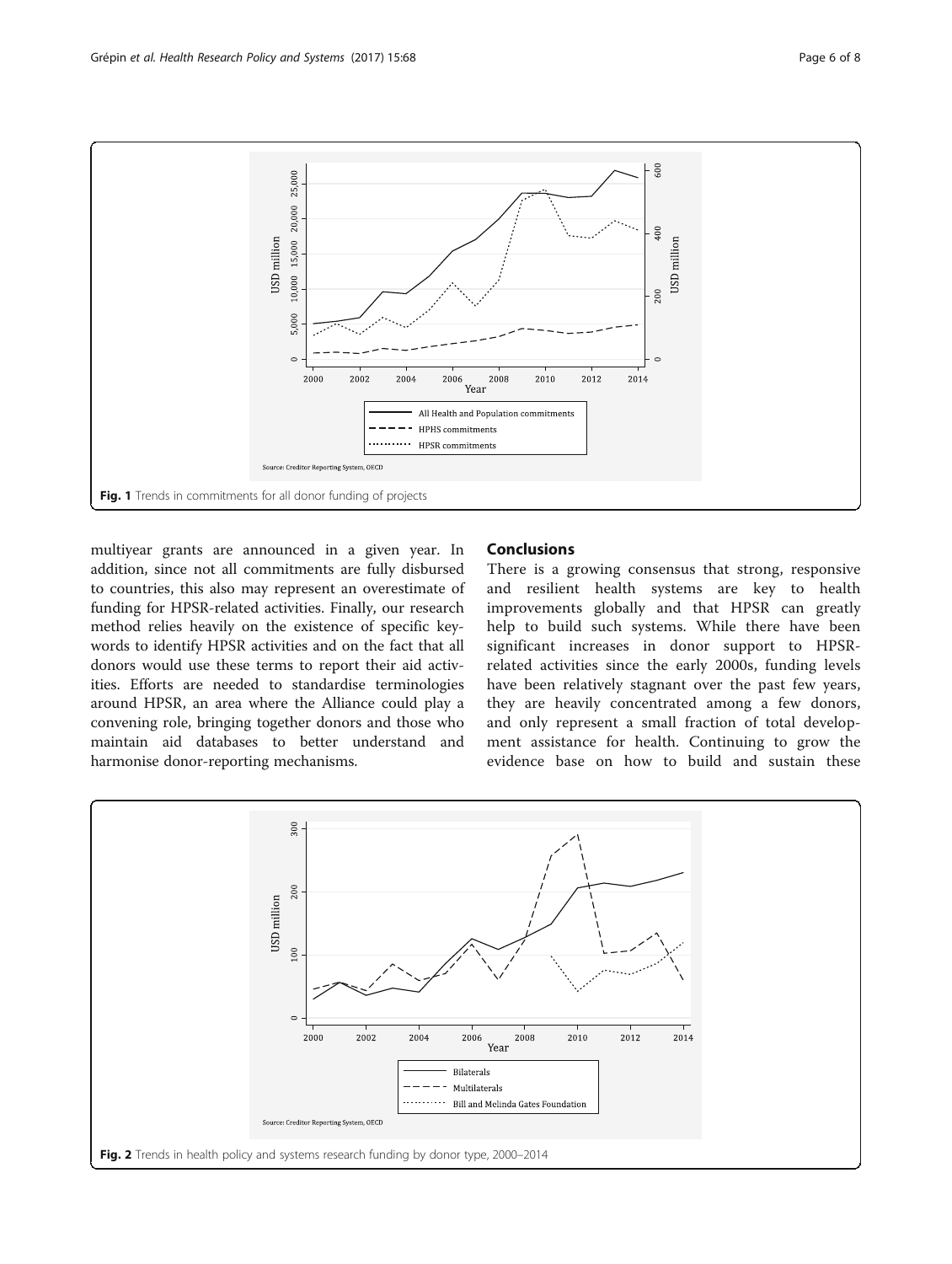<span id="page-6-0"></span>

health systems will continue to require sufficient and stable funds for HPSR. By developing a new approach to track donor resources for HPSR that uses publically available databases and that can be easily updated, this paper has provided the first long-term estimates of financial support of HPSR-related activities from traditional health donors that can be useful for both monitoring and future advocacy purposes.

## Additional files

[Additional file 1: Table S1.](dx.doi.org/10.1186/s12961-017-0224-6) List of donors in the OECD Creditor Reporting System Database, 2000–2014. (PDF 41 kb)

[Additional file 2: Table S2.](dx.doi.org/10.1186/s12961-017-0224-6) Alliance reports searched for keyword analysis. (PDF 35 kb)

[Additional file 3: Table S3.](dx.doi.org/10.1186/s12961-017-0224-6) List of keywords used in analysis. (PDF 39 kb) [Additional file 4: Table S4.](dx.doi.org/10.1186/s12961-017-0224-6) Donor-specific assumptions for in-depth

project review. (PDF 40 kb)

#### Abbreviations

BMGF: Bill and Melinda Gates Foundation; CRS: Creditor Reporting System; DAH: development assistance for health; GAVI: Global Alliance for Vaccines and Immunization; GFATM: Global Fund to Fight AIDS, Tuberculosis and Malaria; HPHS: health policy and health system; HPSR: health policy and systems research; IBRD: International Bank for Reconstruction and Development; IDA: International Development Association; LMICs: low- and middle-income countries; OECD: Organization for Economic Co-operation and Development; USAID: United States Agency for International Development

#### Acknowledgments

Not applicable.

### Funding

This study was supported by the Alliance for Health Policy and Systems Research.

### Availability of data and materials

The datasets analysed during the current study are publically available from the OECD's Creditor Reporting System website ([https://stats.oecd.org/](https://stats.oecd.org/Index.aspx?DataSetCode=CRS1) [Index.aspx?DataSetCode=CRS1](https://stats.oecd.org/Index.aspx?DataSetCode=CRS1)). The datasets generated during the current study are available upon request from the corresponding author.

#### Authors' contributions

KAG developed the research methodology and oversaw the data analysis. CBP conducted all of the data analysis, drafted the manuscript, and prepared the tables. ZCS and AG provided input on the methodology and provided the list of documents for the keyword analysis. All authors contributed to the manuscript and approved its final content.

#### Ethics approval and consent to participate

Not applicable, human subjects were not used to collect the data reported in this manuscript.

#### Consent for publication

Not applicable, no individual data was used.

#### Competing interests

ZCS and AG are full time employees of the Alliance for Health Policy and Systems Research, World Health Organization. KAG and CBP declare that they have no competing interests.

### Publisher's Note

Springer Nature remains neutral with regard to jurisdictional claims in published maps and institutional affiliations.

#### Author details

<sup>1</sup>Wilfrid Laurier University, 75 University Avenue West, Waterloo, ON N2L 3C5, Canada. <sup>2</sup>Institute for Food Policy Research, Washington, DC, USA. <sup>3</sup>Alliance for Health Policy and Systems Research, World Health Organization, Geneva, Switzerland.

#### Received: 10 January 2017 Accepted: 26 June 2017 Published online: 31 August 2017

#### References

Sheikh K, Gilson L, Agyepong IA, Hanson K, Ssengooba F, Bennett S. Building the field of health policy and systems research: framing the questions. PLoS Med. 2011;8(8):e1001073.